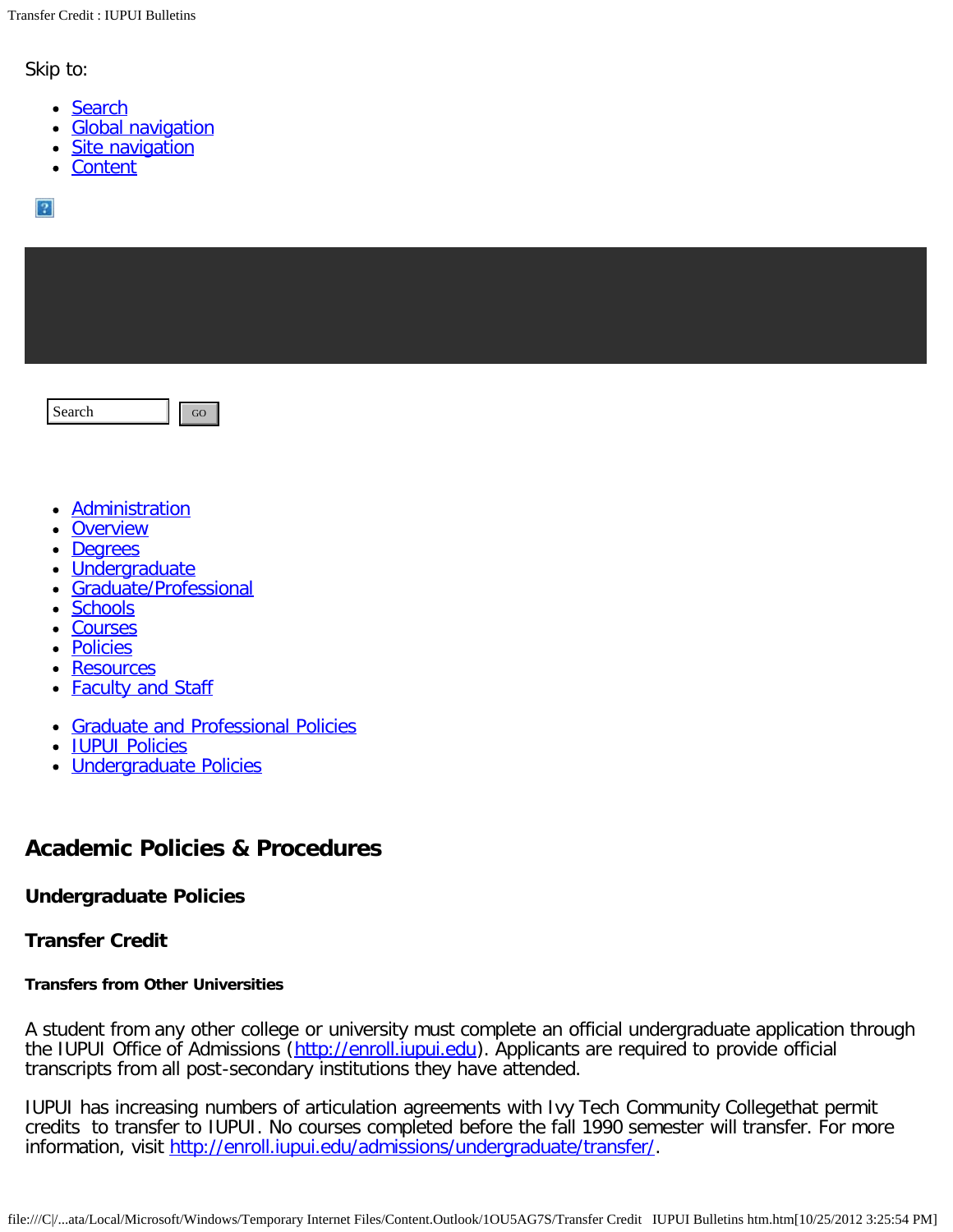IUPUI offers transfer students two categories of undergraduate admission (degree-seeking and visitor).

## **Degree-Seeking Students**

If you wish to enter an undergraduate certificate, associates, or bachelor's degree program, you will apply as a degree-seeking student (even if you are unsure of which degree program).

#### **Admission Standards General Policy**

If you have fewer than 26 hours of transferable work, you must provide a high school transcript as well as transcripts of your college work. If you were not admissible from high school, you must complete freshman writing, a college-level mathematics course, and a minimum of three transferable courses with grades of C or higher and with a minimum cumulative GPA of 2.0 at another school or university before being able to transfer to IUPUI.

If you were admissible from high school or you have more than 26 hours of transferable work, you must have a cumulative grade point average of at least 2.0 on a 4.0 scale and be eligible to return to your previous college. If you do not have a 2.0 or you are not eligible to return to your former school, you must sit out for one regular semester.

Students transferring from another Purdue campus are exempt from this policy unless they are on drop status or are required to sit out one or more semesters by Purdue University. Summer sessions do not count. If you have been dismissed twice, you must be out of school for two full semesters to be considered for admission. Please mail a statement with your application explaining what caused the low grades and how you will approach your studies at IUPUI.

#### **Admission on Probation**

Assuming you were admissible from high school but your GPA is below a 2.0, you will be considered for admission on probation provided you have met or are meeting the required length of time out of school. If you were not admissible from high school, you must complete freshman writing, a college-level mathematics course, and a minimum of three transferable courses with grades of C or higher and have a cumulative GPA of 2.0 at another school or university before being able to transfer to IUPUI. In some cases, students with GPA's below a 2.0 will be required to file a petition and perhaps schedule an interview. After reviewing your application, the Office of Undergraduate Admissions will advise you if you must take these steps.

#### **Credentials Needed**

Official college transcript from every college attended.

An official copy is one that has the embossed or raised seal of the school. Fax copies, photocopies, and grade reports are not considered official.

• High school transcript or GED results if you have fewer than 26 credit hours of transferable work. (IUPUI will accept a faxed high school transcript provided it is sent directly from the high school with the school fax number on the faxed pages.)

Please note that you are responsible for mailing the request to your former colleges and paying whatever fee is charged.

#### **Transfer Credit**

Acceptance of credit from other accredited institutions, including Purdue University, is performed by the